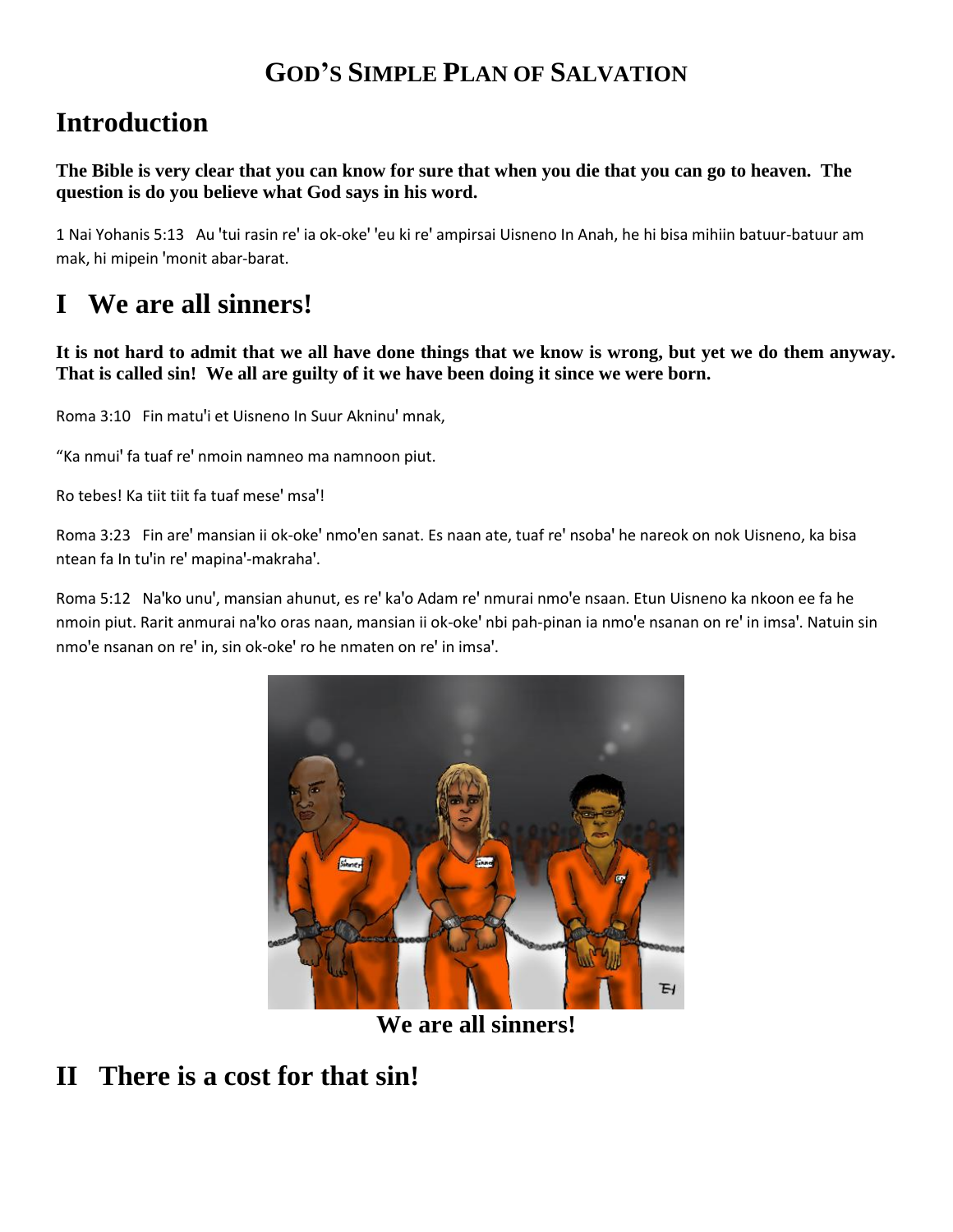Roma 6:23 Fin oras hit tmo'e tsaan, in upan es re' Uisneno nkoit kit tar antea nabar-baar. Hit tmaet nai! Mes Uisneno nabarab anrair raan a'po'i neu kit. Fin In he nfee neu kit 'monit batuur re' ka natfeek niit fa nok ruum am parsuum aah. Ma hit tapein 'monit, karu hit ttaam atjair hit Usi' Yesus Kristus Iin na.

Revelation 21:8 8Mes anmui' tuaf bian re' of anporin napoitan sin, neun tais ai bariri, re' npiin ka nasnaas niit fa. Nahuum on re' atoin amtaus, tuaf re' nkoit Nai' Yesus, tuaf re' an'oemeet, tuaf re' anmakaken ma nmakonin nok tuaf re' sin ka moen ja fa, ai' ka fee ja fa, aroor mansian, afuat neu nitu, araut, ma aputa-kriut. Sin ar-arsin naan of nait inporin sin neu tais ai, re' anteek ee nak, 'bare' 'maten no nuan ii.' " Nai' Yohanis ankius niit kota Yerusalem huum maas fe'u

Revelation 20:11-15 Rarit au 'kius 'iit a'toko prenat muit kou' goes. Ma Uisneno antuun On anbi 'toko prenat naan. Nok askeken ate, pah-pinan ma neon goe tnaan ee naen namnekun, tar ka tiit sin fa ntein.

12 Rarit au 'kius 'iit tuaf-tuaf re' anmaten nrarin. Sin ar-arsin ana'-ko'u anhaken ma nbain ein an'anin 'toko prenat naan. Onaim ameput na'ko sonaf neno tunan neem ma nfei suurt ein re' antui mansian ii sin a'moe'k ein ok-oke'. Rarit sin nfei ntein surat bian, es re' surat re' antui tuaf-tuaf re' of he nmoin nok Uisneno tar antea nabar-baar. Onaim In nafeek atoin amaets ein naan sin rasin, natuin saa'-saa' re' sin nmo'en, nahuum on re' matu'i et suurt ein naan.

13 Rarit are' amaets ein ok-oke', sin arsin neman ma nbaiseun 'toko prenat naan. Sin arsin re' naan, re' anmaten nbin auf meto', ai' nbin tasi. Rarit Uisneno nafeek sin rasin mese'-mese', natuin saa'-saa' re' sin nmoe' sin.

14 Rarit Uisneno nporin nain "Maten' neu tais ai re' npiin nabar-baar naan. In nporin nain 'Bare neu Amates' amsa', n'ain tais ai naan amsa'. Tais ai abar-barat naan, es re' bare' 'maten no nuan ii.

15 Tuaf-tuaf re' sin kaank ein ka matu'i fa nbin surat naan amsa', nporin nataam sin neu tais ai abar-barat naan. Fin surat naan, es re' antui tuaf fatuf na'ko tuaf re' anmonin piut-piut nok Uisneno.

# **III Christ died for our sins.**

Roma 5:6 In naruru' ma nakrira' In manekan on nai: oras hit ka bisa tareok ok fa fe' tok Uisneno, te kaah, In nreek haefan Kristus he nmaet neu kit re' tmoni te ka tfairoir fa Uisneno. Uisneno npiir naan oras re' nateef on naan.

Roma 5:8 Mes Uisneno naruru' ma nakrira' In nekan arekot anneis-neis neu kit. Natuin oras hit tmo'e tsaan fe'e te, Kristus anmaet neu kit.

Roma 14:9 Es naan ate Kristus anmaet, rarit anmoni nfain. In nmoe' on naan he In bisa njair Usif neu amaets ein, ma neu tuaf-tuaf re' anmonin fe'e msa'.

Roma 6:23 Fin oras hit tmo'e tsaan, in upan es re' Uisneno nkoit kit tar antea nabar-baar. Hit tmaet nai! Mes Uisneno nabarab anrair raan a'po'i neu kit. Fin In he nfee neu kit 'monit batuur re' ka natfeek niit fa nok ruum am parsuum aah. Ma hit tapein 'monit, karu hit ttaam atjair hit Usi' Yesus Kristus Iin na.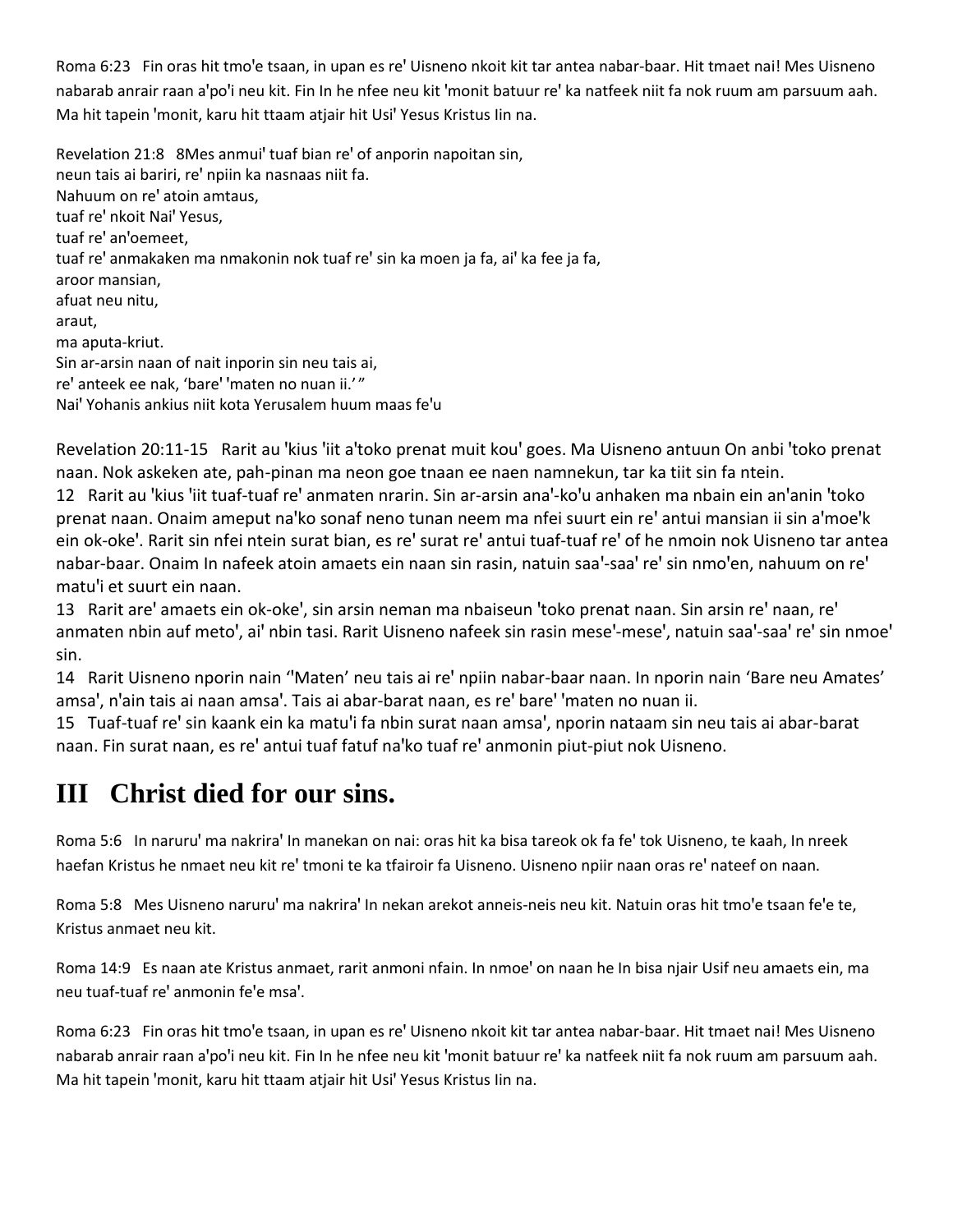

**Christ died for sinners!**

#### **IV Salvation is a free gift, not by good works. You must take God's word for it, and trust Jesus alone!**

Salvation is trusting and receiving Jesus Christ as your Savior. It's trusting in the fact that Jesus Christ died on the cross of Calvary to pay for your sins! It's realizing there is absolutely nothing whatsoever you can do to save yourself and *completely* trusting in Jesus Christ to save you! It's not any church that saves. It's not any baptism, not good works, not sacraments, not repenting, not praying through, not living a good life — IT'S NOT ANYTHING YOU CAN DO!

Acts 4:12 Anbi pah-pinan ia no mes-mese', Uisneno ka nfei fa ranan 'teta' he nsoi nafetin kit ta'ko hit saant am penu sin. Suma arahaa ranan mese', es re' Nai' Yesus. Karu ka In fa te, ka tiit fa es, re' bisa nfee kit a'honis."

Efesus 2:8-9 Oras hi mpirsai Kristus, Uisneno nsoi nafetin ki natuin In nekan arekot. In nsoi nafetin ki on naan, ka nak fa In he nbaras saa' re' hi mmoe' sin. Naan anjair parseen neu ki ruum-ruum aah. Es naan ate, hi ka mmui' fa uab re' ma'u'u he mifeef nok saa' re' hi mmoe' sin

Titus 3:5 In nsoi nafetin kit, ka natuin fa hit rasi mnamit atbi 'moe' reko, mes natuin In nneek kit. In nboe nakninu' hit saant ein, anpaek In Asmaan Akninu', he na'fe'un hit a'moink ii, nahuum on re' nahonis nafani' kit.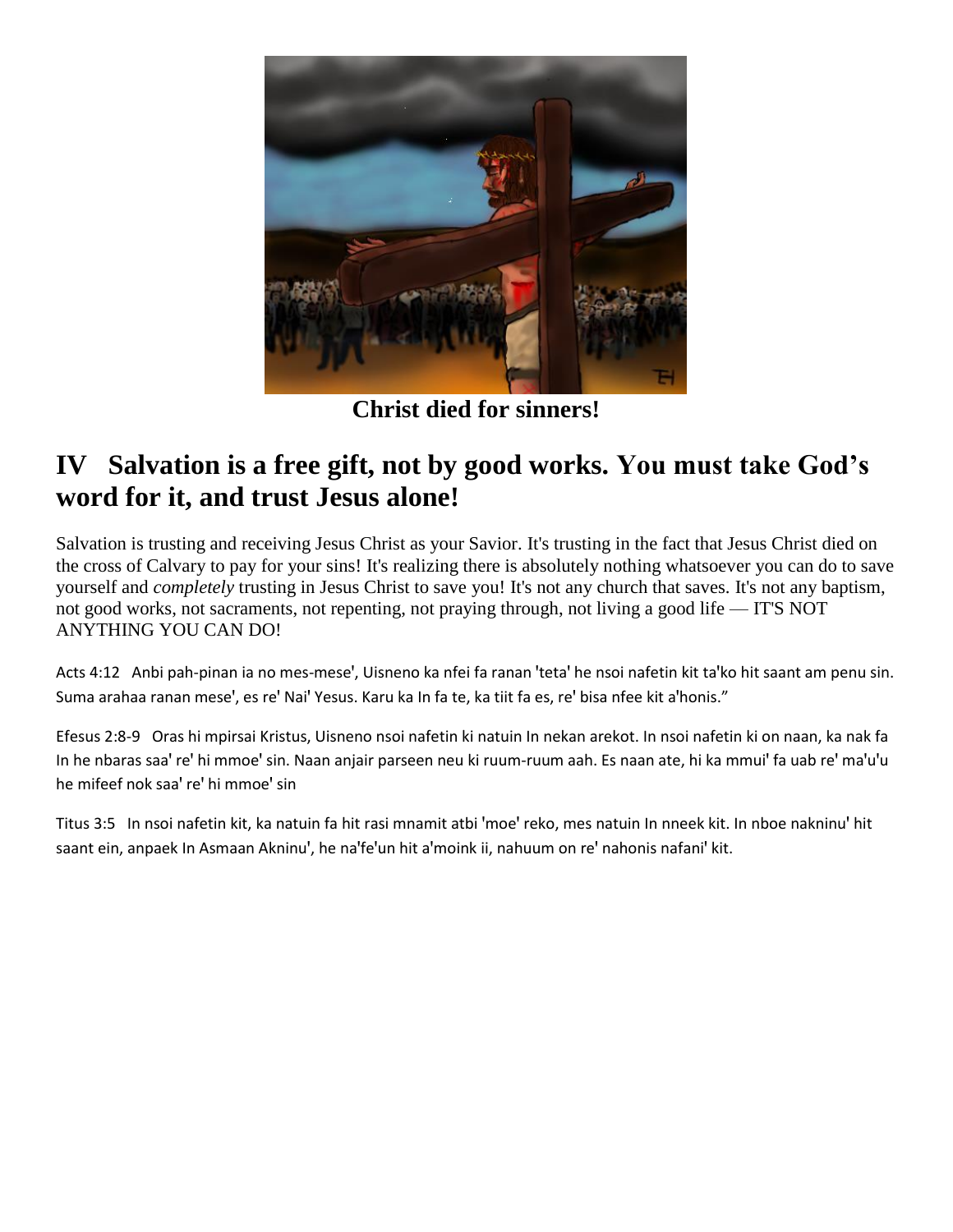

# **V We must put our faith and trust in Christ in order to be saved.**

Roma 4:24 mes anfee neu kit imsa'! Fin karu hit tpirsai Je, In nmarak kit imsa' atoin neek amneot re' tareko tfain tok Ne. Fin Uisneno re' ia, In es re' namonib nafani' hit Usi' Yesus na'ko In a'maten.

Roma 10:9-10, 13 Karu ho mmanaku' mpaek ho fefam kuum am mak, "Yesus naan, au Usi'," ma ho mpirsai mbi ho nekam mak, Uisneno namonib nafani' Yesus Kristus na'ko In a'maten, es naan ate, Uisneno nsoi nafetin ko msa' na'ko ho sanat ma ho penu sin. Fin karu ho mpaek ho nekam he mpirsai Kristus, Uisneno nmarak ko nak, atoin neek amneot ma amnonot re' nareko nfain nok Ne. Ma karu ho mpaek ho fefam mak, Nai' Yesus anjair ho Usi', Uisneno nroim he nafetin ko na'ko ho sanat ma ho penu sin kuasat. Fin anbi Suur Akninu' matu'i mnak, "Are' mansian re' ntoit turun-babat na'ko Uisneno, In of ansoi nafetin sin na'ko sin sanat ma penu sin."



*If you want to accept Jesus Christ as your Savior and receive forgiveness from God, here is prayer you can pray. Saying this prayer or any other prayer will not save you. It is only trusting in Jesus Christ that can provide forgiveness of sins. This prayer is simply a way to express to God your faith in Him and thank Him for providing for your forgiveness.*